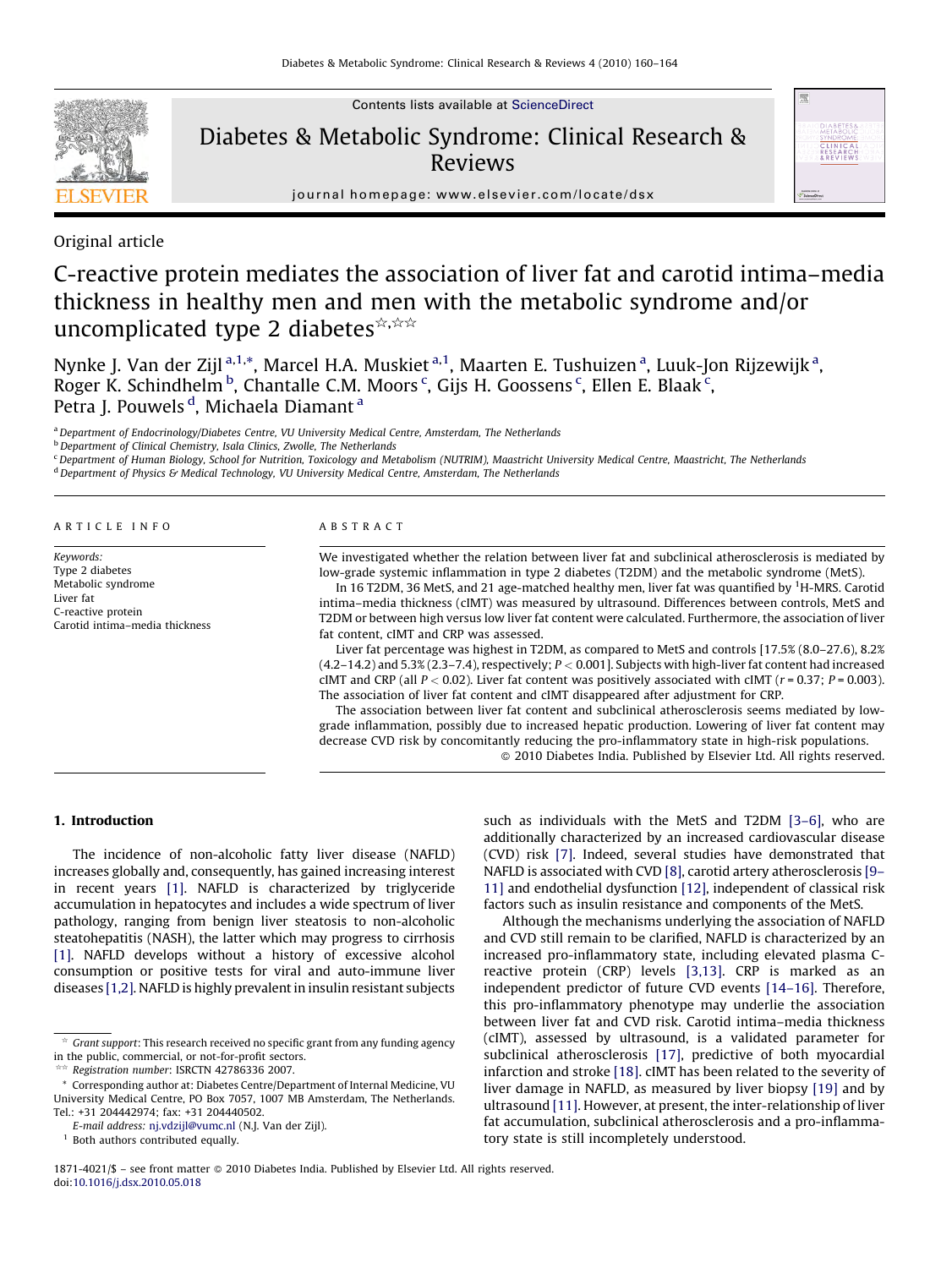We hypothesized that the association between liver fat content and subclinical atherosclerosis may be mediated by low-grade systemic inflammation, reflected by increased CRP concentrations. To this purpose, we measured liver fat by proton magnetic resonance spectroscopy (<sup>1</sup>H-MRS) [\[20\],](#page-4-0) cIMT by ultrasound and plasma CRP concentrations in men with uncomplicated T2DM, the MetS and healthy age-matched controls.

## 2. Materials and methods

# 2.1. Study population

After written informed consent, 73 Caucasian males, aged 40– 65 years, with known T2DM ( $n = 16$ ), MetS ( $n = 36$ ) and healthy controls  $(n = 21)$  were studied. Diet, sulphonylurea and/or metformin were the only blood glucose-lowering treatments allowed in the T2DM group. Subjects with the MetS or T2DM were allowed to use low dose blood pressure lowering medication (angiotensin receptor antagonists, angiotensin converting enzyme inhibitors, calcium channel blockers or thiazide diuretics). Exclusion criteria comprised claustrophobia, smoking, excessive alcohol intake (>20 units/week), history of hepatitis and/or pancreatitis, history of CVD, abnormal liver and renal function tests ( $>2$  times upper limits of normal), recent ( $<$ 3 months) changes in medication or weight ( $\geq$ 5%) and any other medication. The study was approved by the local Ethics Committee and was performed in line with the Helsinki Declaration of human rights.

# 2.2. Study protocol

Following an overnight fast, the subjects arrived at the hospital clinical research unit in the morning for ultrasound examination of the common carotid artery and venous blood sampling. At a separate visit, liver fat content was measured in the fasting state using <sup>1</sup>H-MRS. All measurements were completed within 4 weeks after the screening visit.

#### 2.3. Laboratory analysis

Baseline plasma glucose concentrations were determined by the hexokinase-method (Gluco-quant, Roche Diagnostics, Mannheim, Germany). Haemoglobin  $A_{1c}$  (Hb $A_{1c}$ ) was measured with cation exchange chromatography (Menarini Diagnostics, Florence, Italy). The local reference range for nondiabetic subjects is 4.3– 6.1%. Total cholesterol, high-density lipoprotein cholesterol (HDL-C) and triglycerides (TG) were determined by enzymatic methods (Modular, Hitachi, Japan). Low-density lipoprotein cholesterol (LDL-C) was calculated with the Friedewald formula [\[21\].](#page-4-0) Insulin (reference cut-off value:  $\langle 20 \mu U/mL \rangle$  was determined by radioimmunoassay (Medgenix, Brussels, Belgium). Insulin resistance was evaluated by using the index HOMA-IR (homeostasis model assessment of insulin resistance) [HOMA-IR: fasting plasma glucose (mmol/L)  $\times$  fasting serum insulin ( $\mu$ U/mL)/22.5] [\[22\].](#page-4-0) CRP was determined by a highly sensitive, latex particle-enhanced immunoturbidimetric assay (reference range: 0.1–6.0 mg/L; intraassay coefficient of variation (CV) was 4% and inter-assay CV was 6%).

#### 2.4. Diagnosis of the metabolic syndrome

The MetS was diagnosed according to criteria of the International Diabetes Federation (IDF) [\[23\].](#page-4-0) To this end, central obesity (waist circumference  $\geq$ 90 cm in men) and two or more of the following criteria should be present: (1) hypertriglyceridaemia ( $\ge$ 1.7 mmol/L), or specific treatment for this lipid abnormality; (2)

low HDL-C (<0.9 mmol/L in men), or specific treatment for this lipid abnormality; (3) high blood pressure ( $\geq$ 130/85 mm Hg), or treatment of previously diagnosed hypertension; (4) hyperglycaemia: fasting plasma glucose level  $\geq$ 5.6 mmol/L, and/or 2-h postload plasma glucose level  $\geq$ 7.8 mmol/L. T2DM patients were not included in the MetS group.

#### 2.5. Assessment of common cIMT

Ultrasonography scanning of the right common carotid artery was performed in order to measure cIMT. Measurements were performed by an experienced investigator employing a B-mode ultrasound imager with a 7.5 MHz linear-array transducer (Esaote, Maastricht, The Netherlands). Examination took place in the supine position, with the subjects' head turned slightly to the contralateral (left) side. When optimal longitudinal images were captured during the systole of a single heartbeat, they were stored for off-line analysis using the Wall Track System 2 software (Neurodata, Bilthoven, The Netherlands). Subsequently, the thickness of the intima–media complex (i.e. the distance between the edge of the first and second echogenic lines) was measured on the posterior (far) wall of the common carotid artery at about 10 mm proximal to the carotid bulb. For each subject, ultrasound data were obtained during three consecutive measurements, each comprising a 4-s period (approximately 4 heart beats). The mean cIMT was used in the analyses. A study of the intra-observer reproducibility of cIMT measurements in 10 healthy subjects revealed a CV of less than 2%.

#### 2.6. Quantification of liver fat content

Quantification of liver fat content was performed by <sup>1</sup>H-MRS with the subject in the supine position using a 1.5-T whole-body magnetic resonance scanner (Sonata; Siemens, Erlangen, Germany), as previously described [\[20,24\].](#page-4-0) For the localization of the voxel of interest (VOI) both axial and coronal high resolution magnetic resonance imaging scans were used. A  $8-15$  cm<sup>3</sup> VOI (voxel length ranging from 2.0 to 2.5 cm) was placed at three positions in the liver (right anterior, right posterior, and medial or left anterior) avoiding vascular structures, intrahepatic bile ducts, subcutaneous fat tissue and the lateral margin of the liver. Spectral quantification was performed with LC Model (version 6.1) [\[25\]](#page-4-0). Triglyceride content was expressed as the ratio of the area under the methyl (0.9 ppm) and methylene peaks (1.3 ppm) relative to the area under the water peak (4.65 ppm) [\[19\]](#page-4-0). The finally used triglyceride content was the mean of three VOIs. All measurements were analyzed by analysts unaware of the subjects' clinical data. High-liver fat content was defined as having a liver fat content  $\geq$ 5.56%, whereas subjects with liver fat content <5.56% were designated as having low liver fat content [\[20\].](#page-4-0) The CV between two repeated assessments of liver fat content was 4.7% [\[24\]](#page-4-0).

## 2.7. Statistical analyses

Results are presented as mean values  $\pm$  standard deviation (SD) or, in case of skewed distribution, as median values (interquartile range; IQR). Non-Gaussian distributed data, based on QQ-plots, were log-transformed to normality before analysis. Between-group differences, i.e. between controls, MetS and T2DM or between high versus low liver fat content, were calculated by analysis of variance (ANOVA) and Bonferroni post hoc analysis was used to correct for multiple comparisons. The associations between cIMT and selected cardiometabolic risk factors were assessed by univariate correlations. The role of CRP as a mediator in the associations between liver fat content and cIMT was assessed by multivariate regression analysis. In this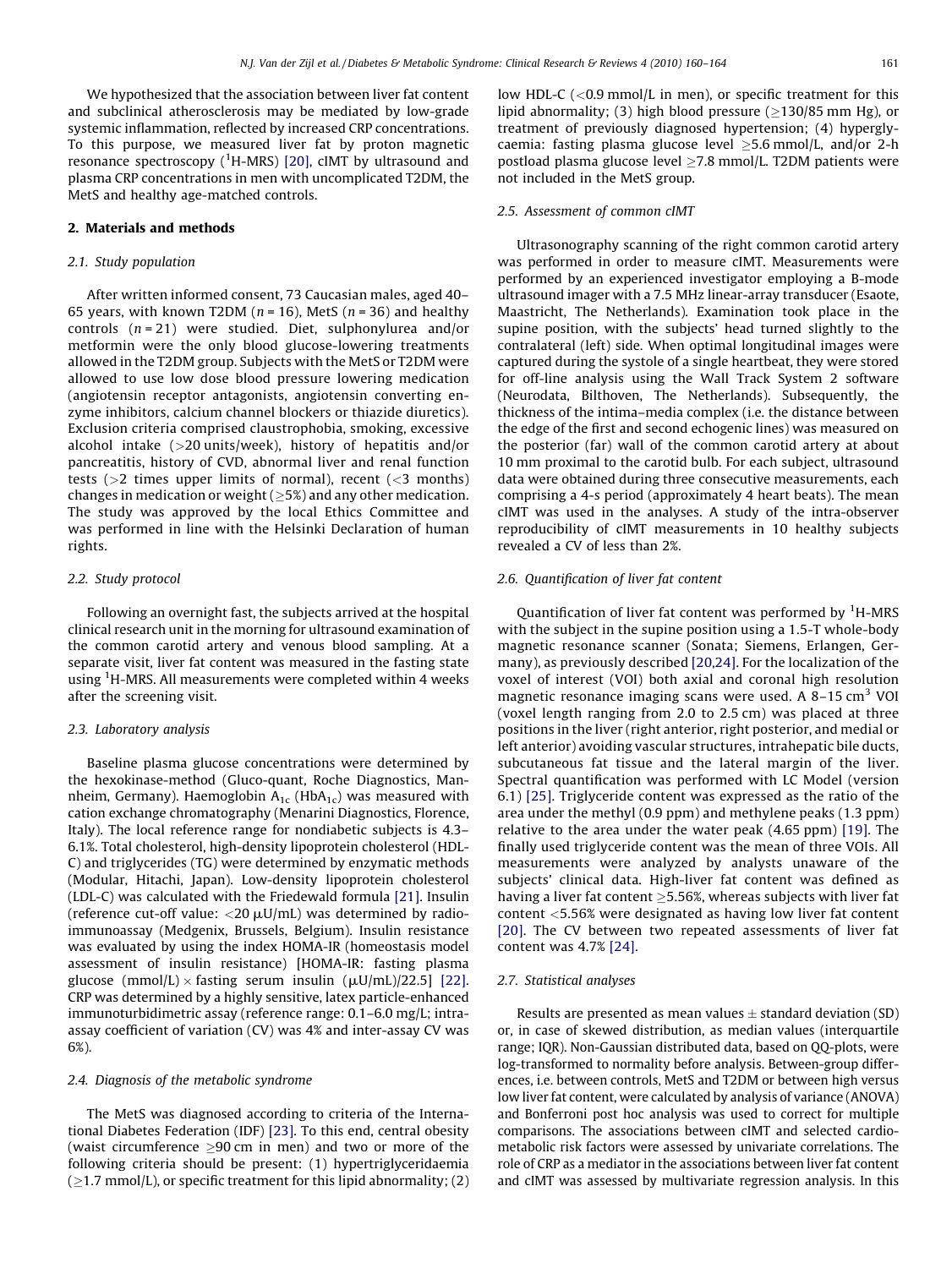## Table 1

Clinical characteristics in males with T2DM, the MetS and healthy controls.

|                                  | Controls $(n=21)$   | MetS $(n=36)$                   | T2DM $(n=16)$                   | P-Value    |
|----------------------------------|---------------------|---------------------------------|---------------------------------|------------|
| Age (years)                      | $55.9 \pm 7.9$      | $56.6 \pm 6.9$                  | $55.4 \pm 4.8$                  | 0.84       |
| Body mass index $\frac{kg}{m^2}$ | $27.7 \pm 3.2$      | $29.4 \pm 2.8$                  | $31.7 \pm 4.2^{\ddagger}$       | 0.001      |
| Waist circumference (cm)         | $101.6 \pm 9.0$     | $107.5 \pm 8.2$                 | $110.8 \pm 9.7$                 | 0.006      |
| Systolic blood pressure (mmHg)   | $126 \pm 11$        | $136 \pm 14$ <sup>*</sup>       | $135 \pm 13$                    | 0.021      |
| Diastolic blood pressure (mmHg)  | $78 \pm 7$          | $86 \pm 7^{\ddagger}$           | $82 \pm 5$                      | < 0.001    |
| Fasting plasma glucose (mmol/L)  | $5.4(5.1-5.5)$      | $6.0(5.6-6.3)$                  | $8.1 (7.5 - 9.9)^{1.5}$         | < 0.001    |
| $HbA1c$ (%)                      | $5.5(5.4-5.8)$      | $5.9(5.6-6.1)$                  | $6.9(6.5-8.0)^{4.8}$            | < 0.001    |
| Plasma glucose 2-h (mmol/L)      | $5.5(4.5-6.5)$      | $6.6(5.9-8.0)$                  | $14.9(12.4-17.1)^{1.5}$         | < 0.001    |
| Fasting insulin (pmol/L)         | $34.7(23.1 - 62.6)$ | 55.5 $(43.1 - 81.8)^{\ddagger}$ | 77.2 $(42.2 - 82.2)^{\ddagger}$ | < 0.001    |
| HOMA-IR                          | $1.2(0.8-2.0)$      | $2.2 (1.6 - 3.4)^{4}$           | 3.1 $(2.2-5.6)^{\ddagger,+}$    | < 0.001    |
| Total cholesterol (mmol/L)       | $5.2 \pm 0.8$       | $5.2 \pm 1.0$                   | $5.0 \pm 0.6$                   | 0.77       |
| $HDL-C$ (mmol/L)                 | $1.5 \pm 0.4$       | $1.1 \pm 0.3^{\ddagger}$        | $1.1 \pm 0.3^{\ddagger}$        | < 0.001    |
| $LDL-C$ (mmol/L)                 | $3.2 \pm 0.7$       | $3.3 \pm 0.8$                   | $3.1 \pm 0.6$                   | 0.72       |
| Triglycerides (mmol/L)           | $1.0(0.8-1.1)$      | $1.7(1.2-2.3)^{3}$              | $1.8(1.3-2.8)^{3}$              | ${<}0.001$ |
| Gamma-GT (U/L)                   | $21(16-30)$         | $33(23-42)$                     | $33(27-42)$                     | 0.001      |
| ALT (U/L)                        | $23(17-40)$         | $30(22-44)$                     | $31(25-48)$                     | 0.073      |
| Medication                       |                     |                                 |                                 |            |
| Blood pressure lowering (%)      | $\mathbf{0}$        | 18                              | 15                              | 0.17       |
| Oral blood glucose lowering (%)  | $\mathbf{0}$        | $\Omega$                        | 62                              | < 0.001    |

Values are means (±standard deviation) or medians (interquartile range). T2DM, type 2 diabetes; MetS, metabolic syndrome; ALT, alanine aminotransferase; HDL-C, HDLcholesterol; LDL-C, LDL-cholesterol; HOMA-IR, homeostasis model assessment of insulin resistance.

 $P < 0.05$  compared to CO.

 $\frac{1}{2}$  P < 0.001 compared to CO.

 $\uparrow$  P < 0.05 T2DM compared to MetS.

 $\frac{6}{5}$  P < 0.001 T2DM compared to MetS.

analysis, possible effect modification of the glucometabolic state (i.e. controls, MetS and T2DM) on the relationship between liver fat content and cIMT was evaluated by adding a composite interaction term. A P-value of  $<$  0.05 was considered statistically significant. For interaction-terms, a P-value of  $< 0.1$  was considered statistically significant. All statistical analyses were performed with SPSS version 15.0 (SPSS, Chicago, IL, USA).

#### 3. Results

The baseline clinical and biochemical characteristics of the subjects are listed in Table 1. As expected, T2DM patients had the highest BMI, waist circumference, heart rate, HbA1c, fasting plasma glucose, 2-h plasma glucose, triglyceride concentrations, fasting plasma insulin concentrations, and HOMA-IR, whereas their HDL-C concentrations were lowest. Males with the MetS had the highest blood pressure levels.

Liver fat content gradually increased over the three groups from 5.3% (2.3–7.4) (median (IQR)), 8.2% (4.2–14.2) and 17.5%  $(8.0-27.6)$ ,  $P < 0.001$  for controls, MetS, and T2DM, respectively. Mean  $(\pm SD)$  cIMT was increased in MetS and T2DM compared to controls (controls:  $0.64$  mm  $\pm$  0.14, MetS: 0.71 mm  $\pm$  0.16 and T2DM: 0.69 mm  $\pm$  0.12, P = 0.035). CRP levels were highest in T2DM subjects (T2DM: 1.9 mg/L (0.9–3.0), MetS: 1.2 mg/L (0.9– 2.6) and controls: 0.9 mg/L (0.4-2.0),  $P = 0.034$ ). Of T2DM, 87% had high-liver fat content, as compared to 69% of MetS and 38% of controls ( $P = 0.005$ ). When subjects were divided according to high versus low liver fat content, those with high-liver fat content had more CVD associated risk factors, including increased CRP and cIMT (Table 2).

# 3.1. Associations of liver fat content, CRP and cIMT

Positive correlations were found between liver fat content and cIMT ( $r = 0.28$ ;  $P = 0.03$ ; [Fig. 1A](#page-3-0)) and liver fat content and CRP  $(r = 0.29; P = 0.03; Fig. 1B)$  $(r = 0.29; P = 0.03; Fig. 1B)$  $(r = 0.29; P = 0.03; Fig. 1B)$ . In univariate analyses only age, systolicand diastolic blood pressure correlated significantly  $(r = 0.35,$  $P = 0.005$ ;  $r = 0.26$ ,  $P = 0.037$ ;  $r = 0.26$ ,  $P = 0.041$ , respectively) with cIMT (Table 2).

To further analyse the independent relationship of liver fat content and subclinical atherosclerosis we used multivariate regression analyses ([Table 3\)](#page-3-0). Since the association between liver fat content and subclinical atherosclerosis did not differ in the three groups separately (*P*-value of interaction term  $>0.1$ ), effect modification was excluded and pooled analyses were performed. Model 1 describes the relation between liver fat content and cIMT. Glucometabolic state was added to the model to adjust for possible confounding (Model 2). When CRP was added to the model, the association between liver fat and cIMT was attenuated and lost significance, while a strong association between cIMT and CRP remained (Model 3). After adjustment for age and blood pressure the relation between CRP and cIMT sustained (Model 4).

Table 2

Biochemical and clinical differences in subjects with low- versus high-liver fat content.

|                            | Liver fat<br>content<br>$< 5.56\%$ (n=26) | Liver fat<br>content<br>$>5.56\%$ (n = 47) | P-Value |
|----------------------------|-------------------------------------------|--------------------------------------------|---------|
| Age (years)                | $55 \pm 7.9$                              | $57 \pm 6.0$                               | 0.43    |
| Body mass index $(kg/m2)$  | $27 \pm 2.4$                              | $31 \pm 3.4$                               | < 0.001 |
| Waist circumference (cm)   | $100.5 \pm 7$                             | $110 \pm 8.8$                              | < 0.001 |
| Fasting plasma             | $5.6(5.4-6.1)$                            | $6.1(5.5-7.5)$                             | 0.027   |
| glucose (mmol/L)           |                                           |                                            |         |
| HbA <sub>1</sub> c $(\%)$  | $5.6(5.5-6.1)$                            | $6.0(5.7-6.5)$                             | 0.005   |
| Plasma glucose             | $5.7(5.1-6.4)$                            | $7.3(6.1 - 10.6)$                          | 0.001   |
| $2-h$ (mmol/L)             |                                           |                                            |         |
| ALT (U/L)                  | $22(17-28)$                               | $33(26-45)$                                | < 0.001 |
| Total cholesterol (mmol/L) | $5.2 \pm 0.8$                             | $5.2 \pm 0.9$                              | 0.94    |
| $HDL-C$ (mmol/L)           | $1.4 \pm 0.4$                             | $1.1 \pm 0.2$                              | 0.001   |
| $LDL-C (mmol/L)$           | $3.1 \pm 0.6$                             | $3.2 \pm 0.8$                              | 0.59    |
| Triglycerides (mmol/L)     | $1.1(0.9-1.5)$                            | $1.6(1.1-2.3)$                             | 0.007   |
| Fasting insulin (pmol/L)   | $32(24-49)$                               | $67(47-85)$                                | < 0.001 |
| HOMA-IR                    | $1.2(0.8-2.0)$                            | $2.6(1.9-3.5)$                             | < 0.001 |
| $cIMT$ ( $mm$ )            | $0.65 \pm 0.2$                            | $0.74 \pm 0.1$                             | 0.016   |
| $CRP$ (mg/L)               | $0.9(0.4-1.8)$                            | $1.7(0.9-2.9)$                             | 0.001   |

Values are means ( $\pm$ standard deviation) or medians (interquartile range). ALT, alanine aminotransferase; HDL-C, high-density lipoprotein cholesterol; LDL-C, low-density lipoprotein cholesterol; HOMA-IR, homeostasis model assessment of insulin resistance; cIMT, carotid intima–media thickness; CRP, C-reactive protein.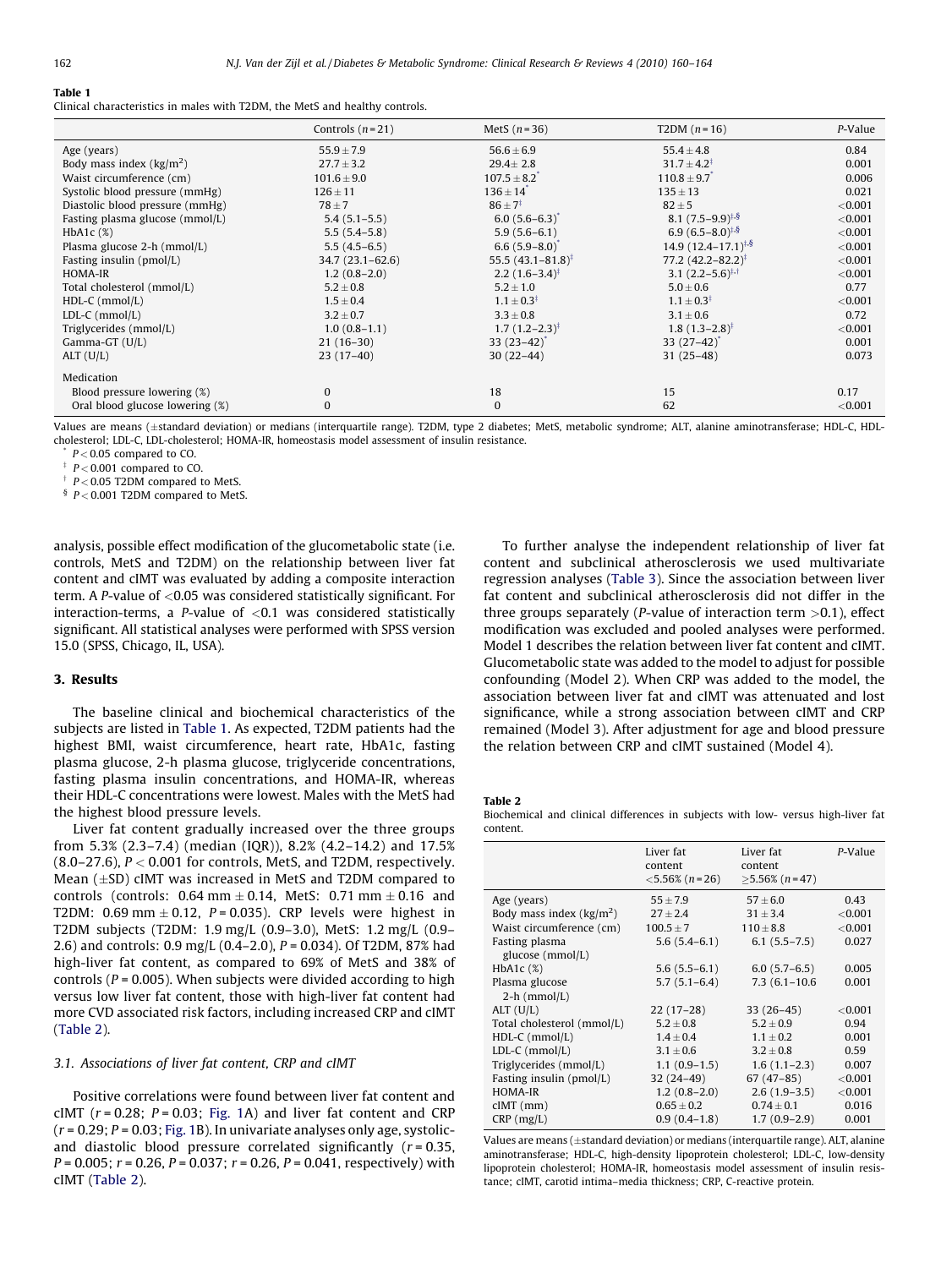#### <span id="page-3-0"></span>Table 3

Multivariate associations between liver fat content and cIMT.

|                                          | $\Delta$ cIMT (mm) (95% CI)     | P <sup>a</sup> |      | $r^2$ | p <sub>b</sub> |
|------------------------------------------|---------------------------------|----------------|------|-------|----------------|
| Model 1                                  |                                 |                | 0.25 | 0.064 | 0.039          |
| Liver fat content (%)                    | $0.09(0.04 - 0.17)$             | 0.04           |      |       |                |
| Model 2 (Model 1 + glucometabolic state) |                                 |                | 0.25 | 0.064 | 0.089          |
| Liver fat content $(\%)$                 | $0.09(0.004 - 0.18)$            | 0.05           |      |       |                |
| Glucometabolic state                     | $-0.05$ ( $-0.06$ to 0.05)      | 0.86           |      |       |                |
| Model $3$ (Model $2 + CRP$ )             |                                 |                | 0.34 | 0.11  | 0.029          |
| Liver fat content (%)                    | $0.04$ (-0.06 to 0.13)          | 0.44           |      |       |                |
| Glucometabolic state                     | $0.009$ ( $-0.057$ to $0.074$ ) | 0.79           |      |       |                |
| $CRP$ (mg/L)                             | $0.12$ (-0.006 to 0.24)         | 0.06           |      |       |                |
| Model $4$ (Model $3 + age$ and BP)       |                                 |                | 0.57 | 0.32  | < 0.001        |
| Liver fat content (%)                    | $0.001$ (-0.09 to 0.09)         | 0.97           |      |       |                |
| Glucometabolic state                     | $-0.014$ ( $-0.075$ to 0.047)   | 0.64           |      |       |                |
| $CRP$ (mg/L)                             | $0.13(0.03 - 0.24)$             | 0.04           |      |       |                |
| Age (years)                              | $0.009(0.004 - 0.015)$          | 0.015          |      |       |                |
| Systolic BP (mmHg)                       | $0.001$ (-0.002 to 0.005)       | 0.005          |      |       |                |
| Diastolic BP (mmHg)                      | $0.004$ (-0.003 to 0.01)        | 0.011          |      |       |                |

Multivariable linear regression analyses; in Models 1–4, cIMT was the dependent variable. Independent variables were: log liver fat content (Model 1); log liver fat content and glucometabolic state (i.e. controls, MetS or T2DM) (Model 2); log liver fat content and log CRP (Model 3). Models 1–3 are uncorrected for other cardiovascular risk factors or components of the metabolic syndrome. In Model 4, Model 3 is corrected for age, systolic blood pressure and diastolic blood pressure. cIMT, carotid artery intima–media thickness; CI, confidence interval; CRP, C-reactive protein; BMI, body mass index; BP, blood pressure.

Level of significance for the association between cIMT and the separate components of the model.

Level of significance of the model.



Fig. 1. Scatterplots showing the relationship of liver fat content and carotid artery intima–media thickness (cIMT) (A) and liver fat content and plasma C-reactive protein (CRP) concentrations (B) in males with type 2 diabetes (asterisk), the MetS (dot) and healthy controls (triangle).

### 4. Discussion

The present study demonstrates that subjects with high versus low liver fat content had higher CRP concentrations and more marked subclinical atherosclerosis, represented by an increased cIMT, irrespective of their glucometabolic differences. Furthermore, the positive association between liver fat content and carotid artery subclinical atherosclerosis disappeared after adjustment for plasma CRP concentration, suggesting that this circulating proinflammatory marker, that is largely derived from the liver, mediates the relation between the fatty liver and subclinical atherosclerosis in T2DM patients, subjects with the MetS and healthy controls.

The relation between NAFLD and markers of CVD is well established [\[9–12,19\]](#page-4-0). However, the mechanisms by which increased liver fat content could accelerate atherogenesis are not conclusive. The association between NAFLD and atherosclerosis may reflect the overall atherogenic condition pertinent to insulin resistant states such as the MetS and T2DM [\[1,7\]](#page-4-0). Insulin resistance results in decreased inhibition of hepatic glucose production, increased hepatic output of TG-rich lipoproteins but also decreased glucose utilization and lipolysis [\[3\]](#page-4-0), leading to hyperglycaemia [\[26\]](#page-4-0), hypertriglyceridaemia and increased circulating non-esterified fatty acids (NEFA) [\[27\]](#page-4-0). The increased lipid availability in the liver provides an atherogenic dyslipidaemic milieu with increased rates of hepatic triglyceride synthesis and VLDL particle production resulting in low HDL-cholesterol and increased small dense LDL particles [\[26–28\]](#page-4-0). In our study, differences in lipid profile could not explain the increase in subclinical atherosclerosis in subjects with high-liver fat content as compared tot subjects with low liver fat content.

Increased fluxes of NEFA, in addition to dietary chylomicrons and de novo intrahepatic lipogenesis, the latter driven by abundant substrate supply in the presence of hyperglycaemia, will result in intrahepatic triglyceride and lipid accumulation [\[1–3\]](#page-4-0). Besides, when NEFA exceeds oxidative capacity, this will lead to the formation of toxic intermediates, and ultimately to mitochondrial dysfunction and increased oxidative stress in NAFLD, which in turn results in cell damage and increased release of inflammatory cytokines, e.g. CRP [\[29\]](#page-4-0). Additionally, increased production of adipocytokines, including tumor necrosis factor-alpha and interleukin-6, by adipose tissue enhances the production of proinflammatory cytokines in the fatty liver. The ensuing systemic inflammation may play a key role in the increased CVD risk in subjects with NAFLD [\[29–31\].](#page-4-0) In our study liver fat content, gradually increased with deterioration of glucometabolic variables, regarded as MetS and T2DM, and this was paralleled by elevation of CRP. Furthermore, multivariate analyses outlined the role of CRP in the relationship between liver fat content and